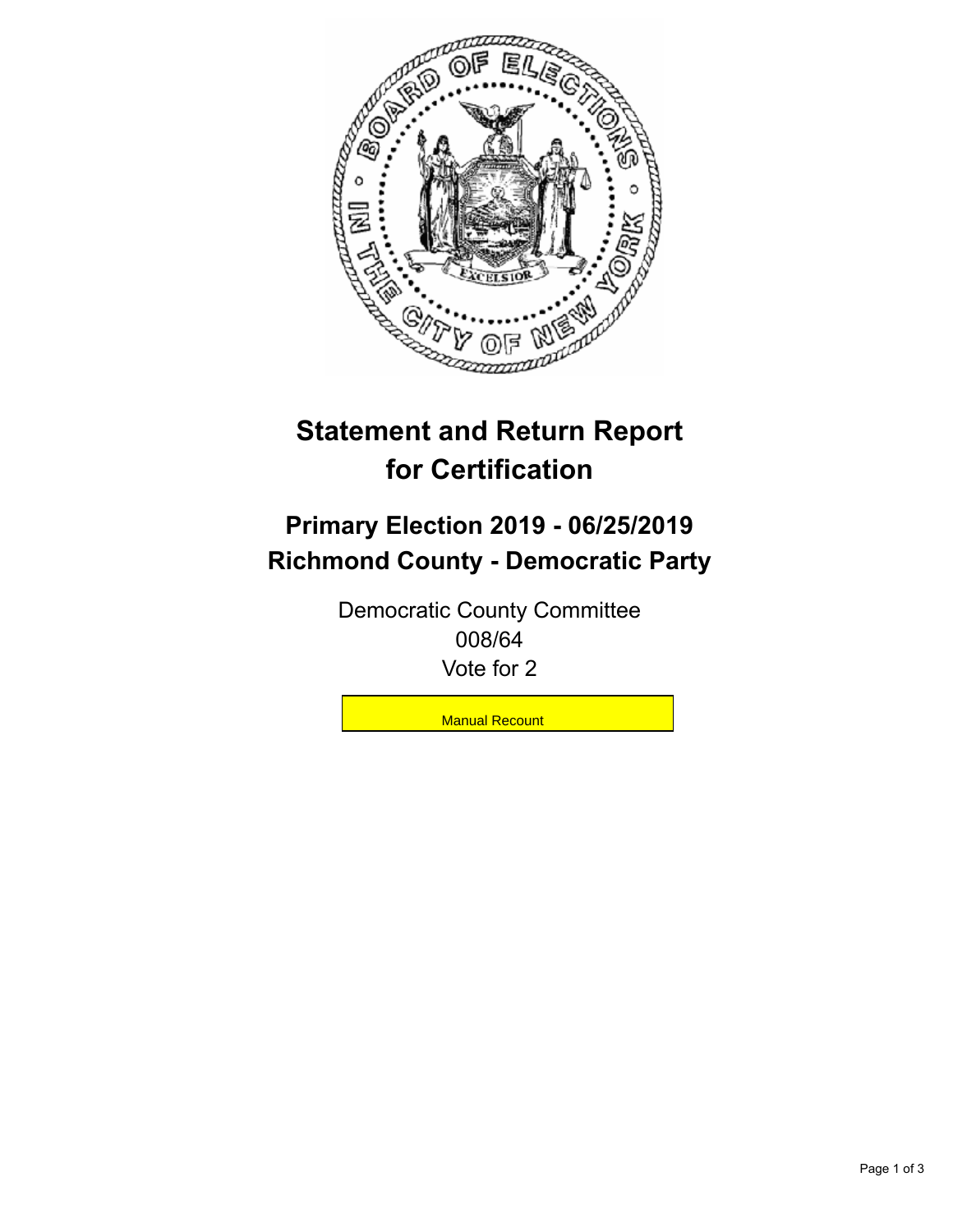

## **Assembly District 64**

| PUBLIC COUNTER                                           | 2        |
|----------------------------------------------------------|----------|
| <b>MANUALLY COUNTED EMERGENCY</b>                        | $\Omega$ |
| <b>ABSENTEE / MILITARY</b>                               | 0        |
| AFFIDAVIT                                                | 0        |
| <b>Total Ballots</b>                                     | 2        |
| Less - Inapplicable Federal/Special Presidential Ballots | $\Omega$ |
| <b>Total Applicable Ballots</b>                          | 2        |
| JOHN R. CONTE                                            |          |
| <b>GIUSEPPE MORELLO</b>                                  | 2        |
| <b>CARMELA MORELLO</b>                                   |          |
| <b>Total Votes</b>                                       | 4        |
|                                                          |          |